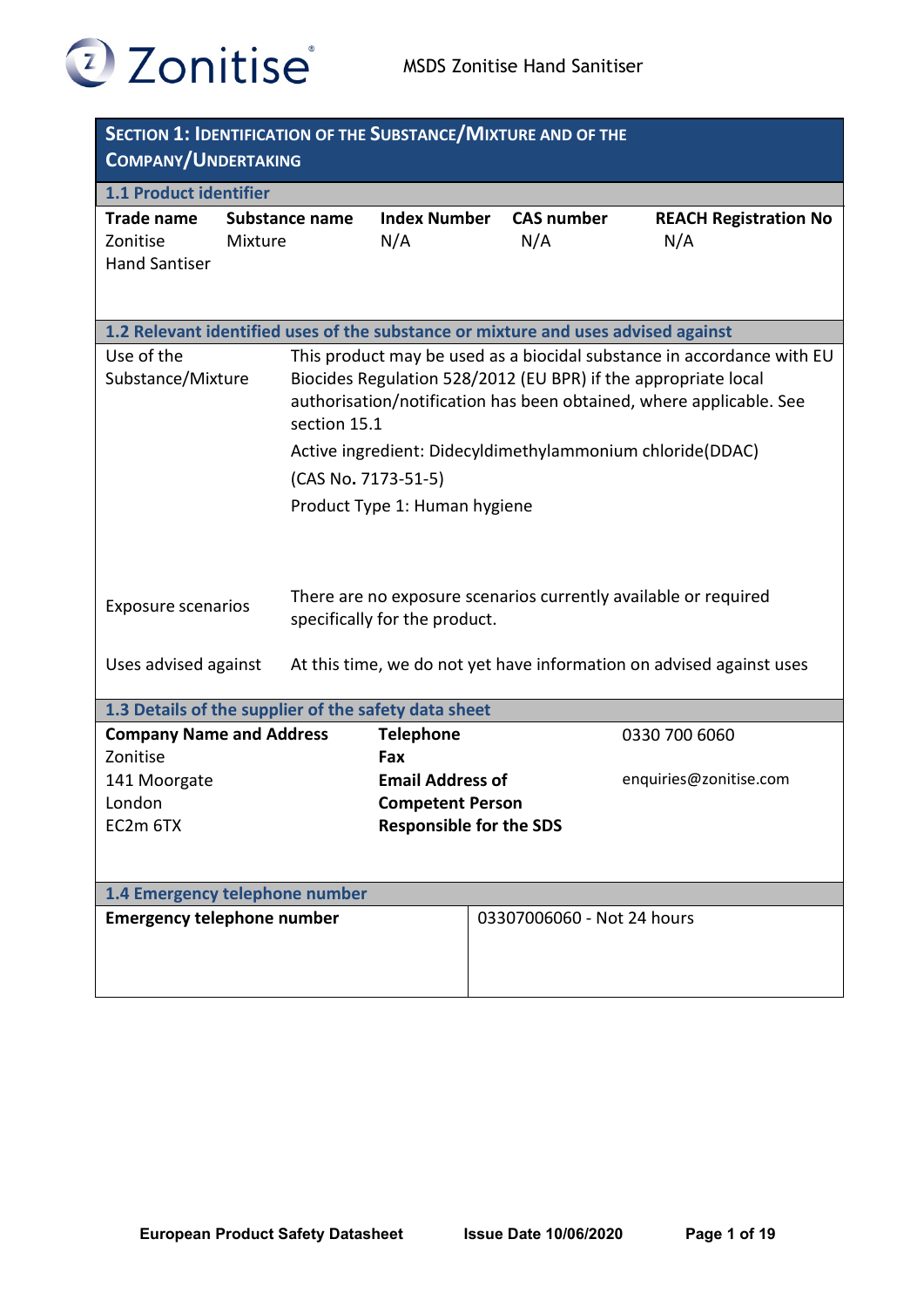

| <b>SECTION 2: HAZARDS IDENTIFICATION</b>                 |                                                |                          |  |
|----------------------------------------------------------|------------------------------------------------|--------------------------|--|
| 2.1 Classification of the substance or mixture           |                                                |                          |  |
| Classification according to Regulation (EC) No 1272/2008 |                                                |                          |  |
| <b>Classification</b>                                    |                                                | <b>Hazard statements</b> |  |
| <b>Physical and chemical hazards</b>                     |                                                |                          |  |
| Not classified                                           |                                                | None                     |  |
| <b>Human health</b>                                      |                                                |                          |  |
| Not classified                                           |                                                | <b>None</b>              |  |
| <b>Potential environmental effects</b>                   |                                                |                          |  |
| <b>Not Classified</b>                                    |                                                | <b>None</b>              |  |
| Most important adverse effects                           |                                                |                          |  |
| <b>Human health</b>                                      | See section 11 for toxicological information.  |                          |  |
|                                                          |                                                |                          |  |
| <b>Physical and chemical</b>                             | See section 9 for physicochemical information. |                          |  |
| hazards                                                  |                                                |                          |  |
|                                                          |                                                |                          |  |
| <b>Potential environmental</b>                           | See section 12 for environmental information.  |                          |  |
| effects                                                  |                                                |                          |  |
|                                                          |                                                |                          |  |

| 2.2 Label elements                                  |                                                         |  |  |
|-----------------------------------------------------|---------------------------------------------------------|--|--|
| Labelling according to Regulation (EC) No 1272/2008 |                                                         |  |  |
| Hazard Pictogram(s)                                 | None                                                    |  |  |
| Signal word(s)                                      | None                                                    |  |  |
| Hazard statement(s)                                 | None                                                    |  |  |
|                                                     |                                                         |  |  |
| Precautionary statement(s)                          |                                                         |  |  |
| Prevention                                          | None                                                    |  |  |
| Response                                            | None                                                    |  |  |
| Disposal                                            | None                                                    |  |  |
| Other labelling information:                        |                                                         |  |  |
| N/A                                                 |                                                         |  |  |
| <b>Further information</b>                          | N/A                                                     |  |  |
| 2.3. Other hazards                                  |                                                         |  |  |
|                                                     | For Results of PBT and vPvB assessment see section 12.5 |  |  |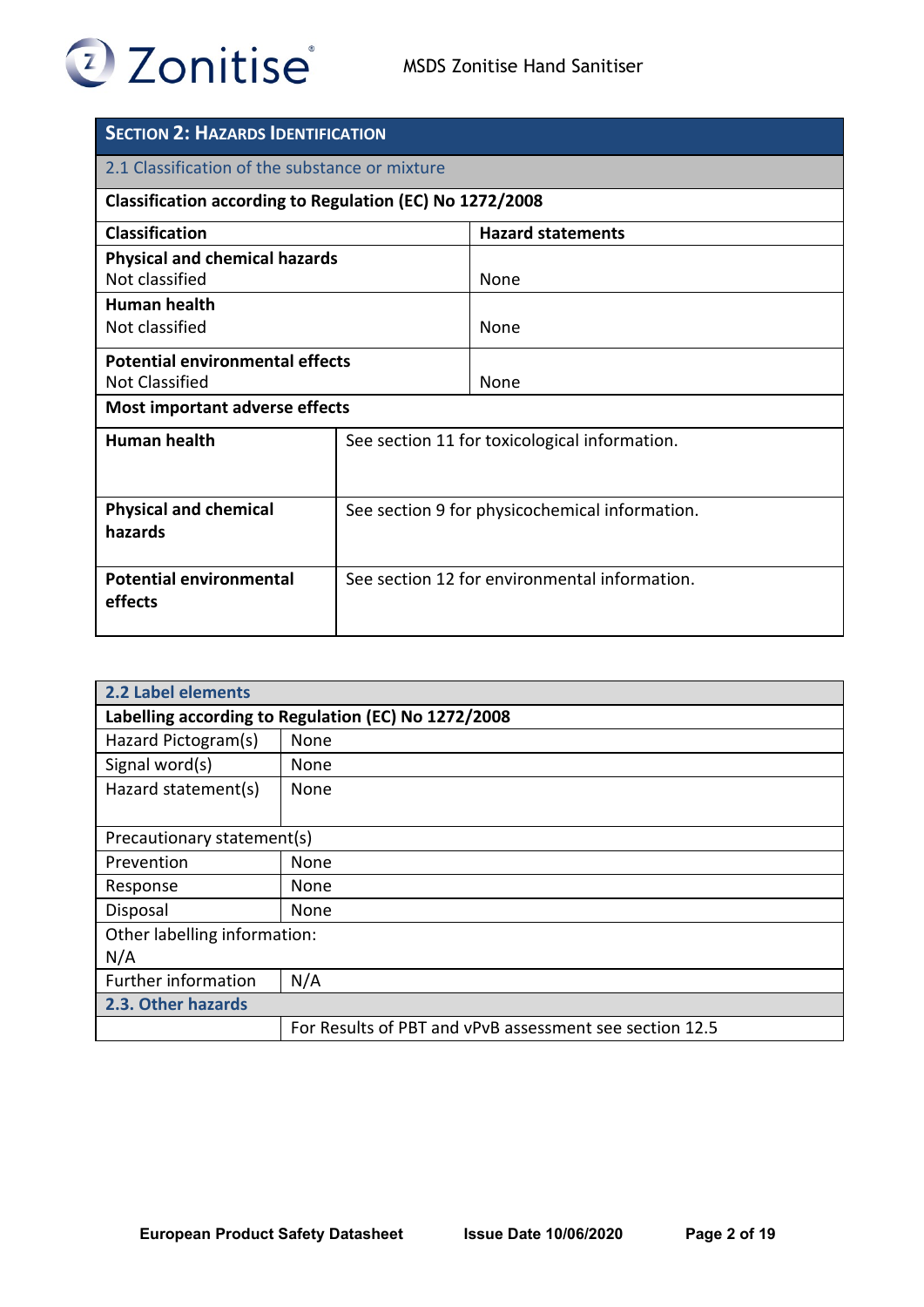

## **SECTION 3: COMPOSITIONAL INFORMATION ON INGREDIENTS**

## **3.1. Mixtures**

| <b>Chemical Nature</b>                                                           |                       | <b>Water based Gel</b> |                                                  |                          |
|----------------------------------------------------------------------------------|-----------------------|------------------------|--------------------------------------------------|--------------------------|
| <b>Hazardous components</b>                                                      |                       | Amount [%]             | Classification<br>(REGULATION (EC) No 1272/2008) |                          |
|                                                                                  |                       |                        | Hazard class /<br><b>Hazard category</b>         | <b>Hazard statements</b> |
| Didecyldimethylammonium chloride (DDAC)                                          |                       | $0.1 - 1.0\%$          | Acute Tox. 3                                     | H301                     |
| Index No                                                                         | 612-131-00-6          |                        | Skin Corr. 1B                                    | H314                     |
| CAS No.                                                                          | 7173-51-5             |                        | Aq. Acute                                        | H400                     |
| EC No.                                                                           | 230-525-2             |                        | Aq. Chronic                                      | H410                     |
| <b>REACH</b>                                                                     | 01-2119945987-15-XXXX |                        |                                                  |                          |
| <b>Registration No</b>                                                           |                       |                        |                                                  |                          |
| Propan-2-ol                                                                      |                       | $0.1 - 1.0\%$          | Flam. Liq. 2                                     | H <sub>225</sub>         |
| Index No                                                                         | 603-117-00-0          |                        | Eye Irrit. 2                                     | H319                     |
| CAS No.                                                                          | 67-63-0               |                        | STOT SE, 3                                       | H336                     |
| EC No.                                                                           | 200-661-7             |                        |                                                  |                          |
| <b>REACH</b>                                                                     | 01-2119457558-25-XXXX |                        |                                                  |                          |
| <b>Registration No</b>                                                           |                       |                        |                                                  |                          |
| For the full text of the H-Statements mentioned in this Section, see Section 16. |                       |                        |                                                  |                          |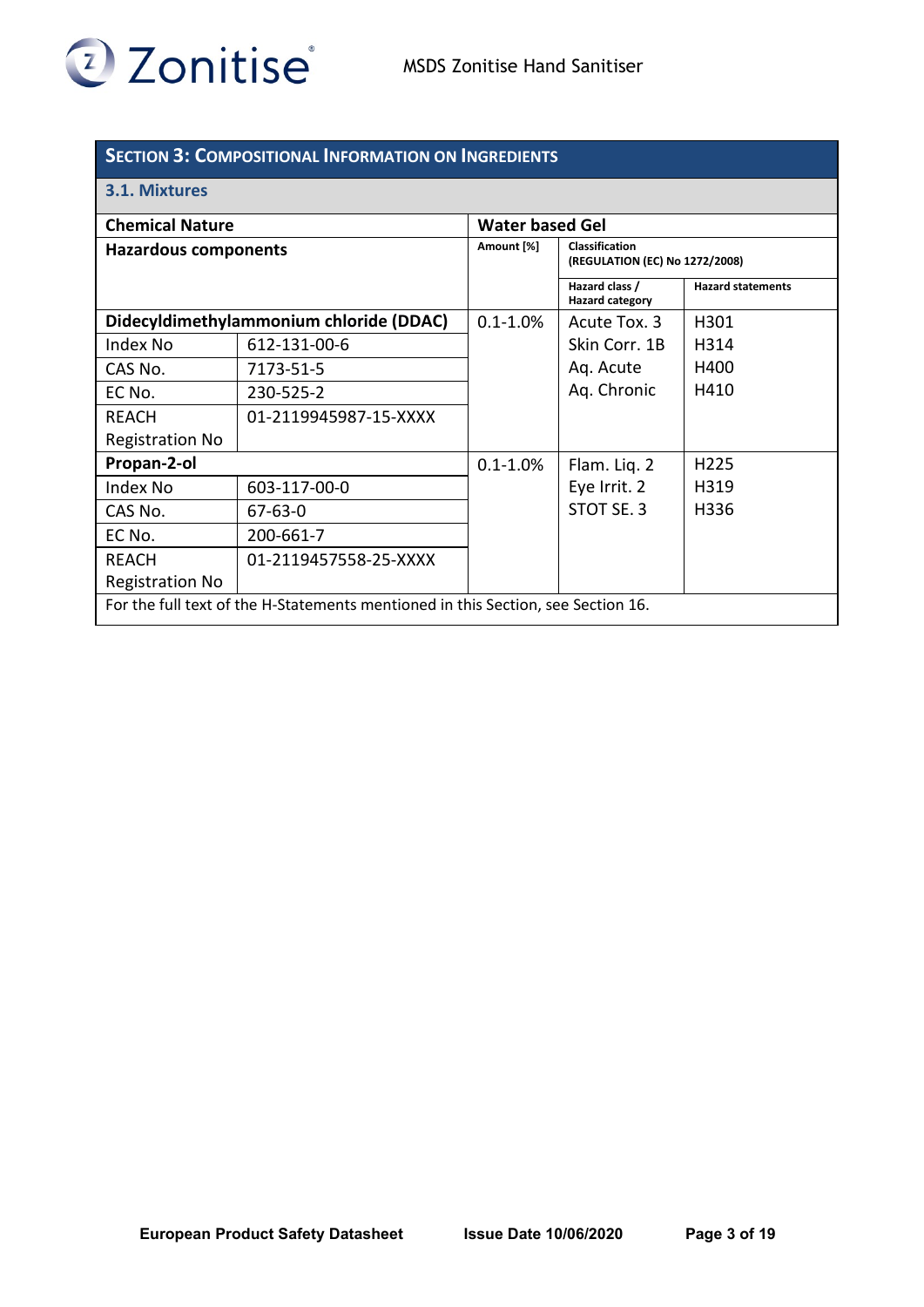

| <b>SECTION 4: FIRST AID MEASURES</b>                                            |                                                                                                                                                                                                                                  |  |  |
|---------------------------------------------------------------------------------|----------------------------------------------------------------------------------------------------------------------------------------------------------------------------------------------------------------------------------|--|--|
| 4.1. Description of first aid measures                                          |                                                                                                                                                                                                                                  |  |  |
| <b>General advice</b>                                                           | You should call The Poisons Information Centre if you feel that you<br>may have been poisoned, burned or irritated by this product. The<br>number is 111 and is available at all times. Have this SDS with you<br>when you call. |  |  |
| <b>Inhalation of</b>                                                            | First aid is not generally required. If in doubt,                                                                                                                                                                                |  |  |
| <b>Vapour</b>                                                                   | contact a Poisons Information Centre or a doctor.                                                                                                                                                                                |  |  |
| Eye contact                                                                     | Rinse immediately with plenty of water and seek medical advice.                                                                                                                                                                  |  |  |
| Skin contact                                                                    | Irritation is unlikely. However, if irritation does occur, flush with<br>lukewarm, gently flowing water for 5 minutes or until chemical is<br>removed                                                                            |  |  |
| Ingestion                                                                       | Call a poison control centre or doctor for treatment advice.                                                                                                                                                                     |  |  |
|                                                                                 | Do not induce vomiting without medical advice.                                                                                                                                                                                   |  |  |
|                                                                                 | Never give anything by mouth to an unconscious person.                                                                                                                                                                           |  |  |
| 4.2. Most important symptoms and effects, both acute and delayed                |                                                                                                                                                                                                                                  |  |  |
| Symptoms                                                                        | See Section 11 for more detailed information on health effects and<br>symptoms                                                                                                                                                   |  |  |
| Effects                                                                         | See Section 11 for more detailed information on health effects and                                                                                                                                                               |  |  |
|                                                                                 | symptoms                                                                                                                                                                                                                         |  |  |
| 4.3. Indication of any immediate medical attention and special treatment needed |                                                                                                                                                                                                                                  |  |  |
| Treatment                                                                       | Treat symptomatically. No further information available.                                                                                                                                                                         |  |  |

| <b>SECTION 5: FIREFIGHTING MEASURES</b>                    |                                                                                                                                                                                                                |  |  |
|------------------------------------------------------------|----------------------------------------------------------------------------------------------------------------------------------------------------------------------------------------------------------------|--|--|
| 5.1. Extinguishing media                                   |                                                                                                                                                                                                                |  |  |
| Suitable extinguishing<br>media                            | Foam, Sand, Dry powder, Water spray, Carbon dioxide (CO2).<br>The product itself is combustible.<br>Use extinguishing measures that are appropriate to local<br>circumstances and the surrounding environment. |  |  |
| Unsuitable extinguishing<br>media                          | None known                                                                                                                                                                                                     |  |  |
| 5.2. Special hazards arising from the substance or mixture |                                                                                                                                                                                                                |  |  |
| Specific hazards during fire<br>fighting                   | None Known                                                                                                                                                                                                     |  |  |
| 5.3. Advice for fire-fighters                              |                                                                                                                                                                                                                |  |  |
| Special protective<br>equipment for fire-<br>fighters      | In the event of fire, wear self-contained breathing apparatus.<br>Wear personal protective equipment.                                                                                                          |  |  |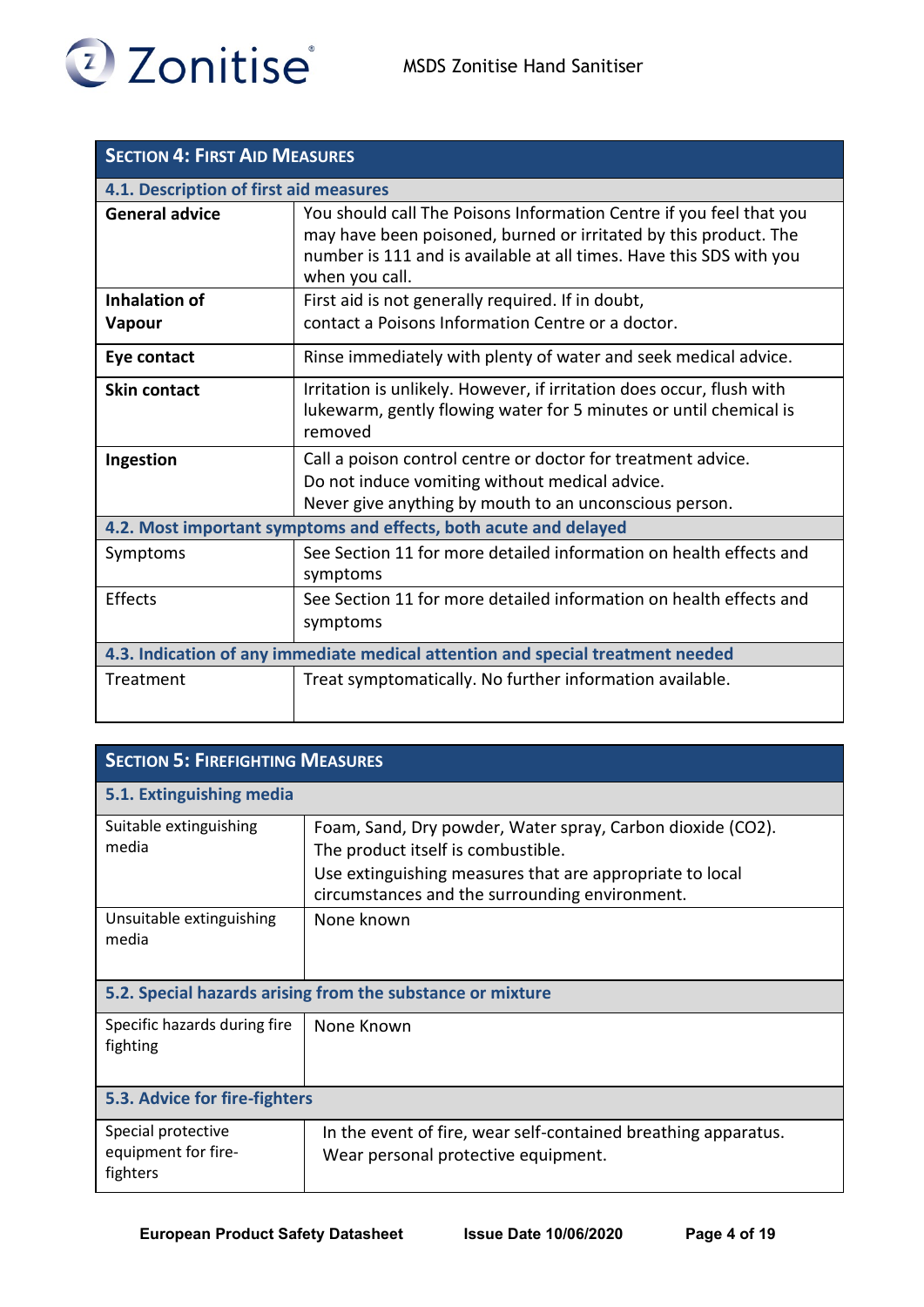

| <b>Section 5.3 Advice for fire-fighters Continued</b> |                                                                                                                                                                                                                                                      |  |  |
|-------------------------------------------------------|------------------------------------------------------------------------------------------------------------------------------------------------------------------------------------------------------------------------------------------------------|--|--|
| Further information                                   | Evacuate personnel to safe areas. Evacuate personnel and keep<br>upwind of fire.<br>Keep containers and surroundings cool with water spray.<br>Collect contaminated fire extinguishing water separately. This must<br>not be discharged into drains. |  |  |
|                                                       |                                                                                                                                                                                                                                                      |  |  |

## **SECTION 6: ACCIDENTAL RELEASE MEASURES**

#### **Methods and materials for containment and cleaning up**

Minor spills do not normally need any special cleanup measures. In the event of a major spill, prevent spillage from entering drains or water courses. As a minimum, wear overalls, goggles and gloves. Suitable materials for protective clothing include no specific manufacturer recommendations. Use impermeable gloves with care. Eye/face protective equipment should comprise, as a minimum, protective glasses and, preferably, goggles. If there is a significant chance that vapours or mists are likely to build up in the cleanup area, we recommend that you use a respirator. Usually, no respirator is necessary when using this product. However, if you have any doubts consult the below (section 8). Stop leak if safe to do so, and contain spill. Absorb onto sand or other suitable absorbent material. If spill is too large or if absorbent material is not available, try to create a dike to stop material spreading or going into drains or waterways. Sweep up and shovel or collect recoverable product into labelled containers for recycling or salvage, and dispose of promptly. Recycle containers wherever possible after careful cleaning. After spills, wash area preventing runoff from entering drains. If a significant quantity of material enters drains, advise emergency services. This material may be suitable for approved landfill. Ensure legality of disposal by consulting regulations prior to disposal. Thoroughly launder protective clothing before storage or re-use. Advise laundry of nature of contamination when sending contaminated clothing to laundry

## **6.2 Reference to other sections**

See Section 8 for information on personal protective equipment. See Section 13 for waste treatment information.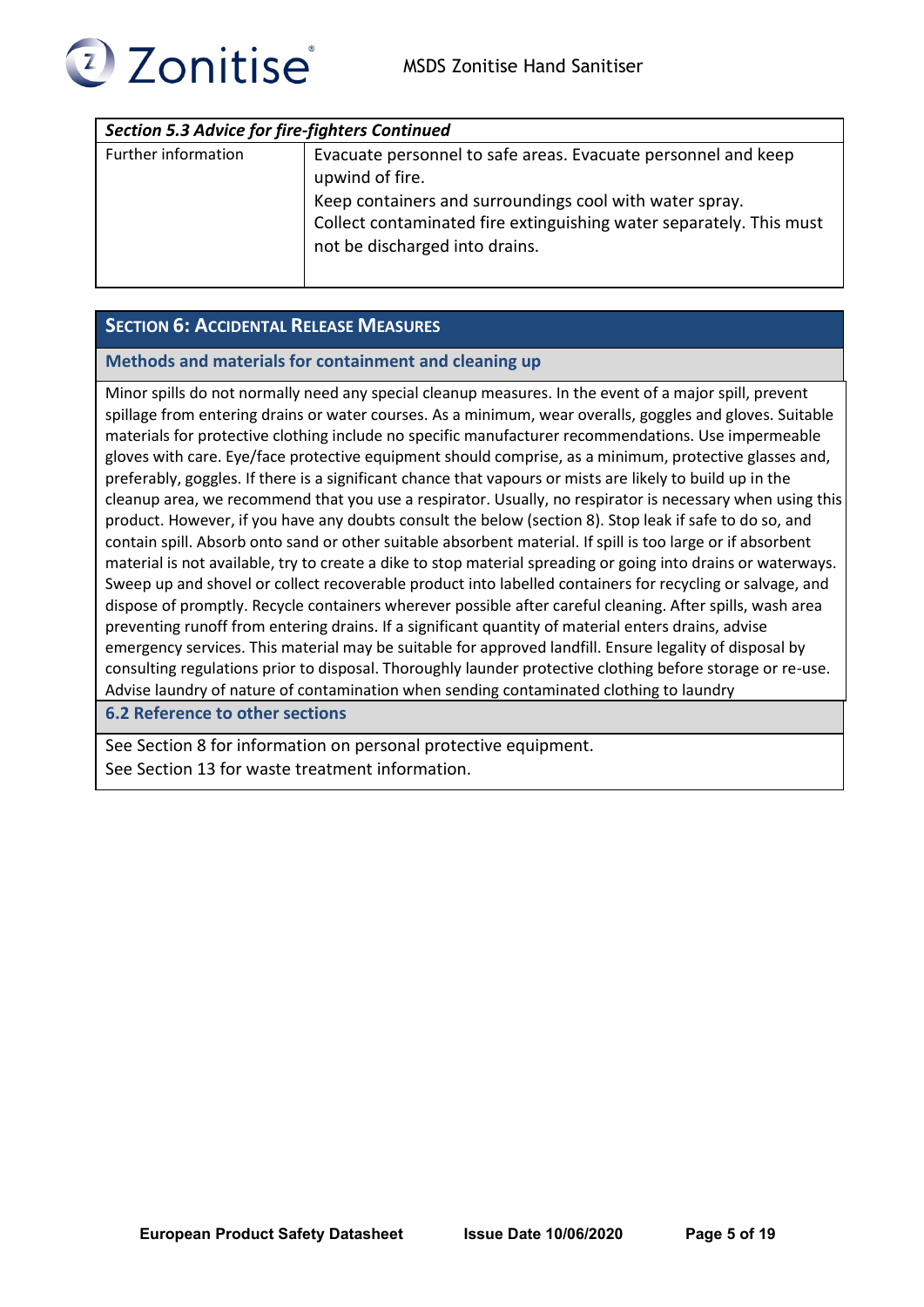

## **SECTION 7: HANDLING AND STORAGE**

#### **7.1. Precautions for safe handling**

Keep exposure to this product to a minimum, and minimise the quantities kept in work areas. Check Section 8 of this SDS for details of personal protective measures, and make sure that those measures are followed. The measures detailed below under "Storage" should be followed during handling in order to minimise risks to persons using the product in the workplace. Also, avoid contact or contamination of product with incompatible materials listed in Section 10.

#### **7.2. Conditions for safe storage, including any incompatibilities**

Store packages of this product in a cool place. Make sure that containers of this product are kept tightly closed. Make sure that the product does not come into contact with substances listed under "Incompatibilities" in Section 10. Check packaging there may be further storage instructions on the label.

| <b>SECTION 8: EXPOSURE CONTROLS/PERSONAL PROTECTION</b>            |                           |  |
|--------------------------------------------------------------------|---------------------------|--|
| 8.1. Control parameters                                            |                           |  |
| Information on Component: Propan-2-ol CAS-No. 67-63-0              |                           |  |
| Derived No Effect Level (DNEL)/Derived Minimal Effect Level (DMEL) |                           |  |
| Type of Application (Use): Workers                                 | No information available. |  |
| Exposure routes: Skin contact                                      |                           |  |
| Health Effect: Acute - systemic effects                            |                           |  |
| Type of Application (Use): Workers                                 | No information available. |  |
| Exposure routes: Skin contact                                      |                           |  |
| Health Effect: Long-term - systemic effects                        |                           |  |
| Type of Application (Use): Workers                                 | No information available. |  |
| Exposure routes: Inhalation                                        |                           |  |
| Health Effect: Acute - systemic effects                            |                           |  |
| Type of Application (Use): Workers<br>No information available.    |                           |  |
| Exposure routes: Inhalation                                        |                           |  |
| Health Effect: Long-term - systemic effects                        |                           |  |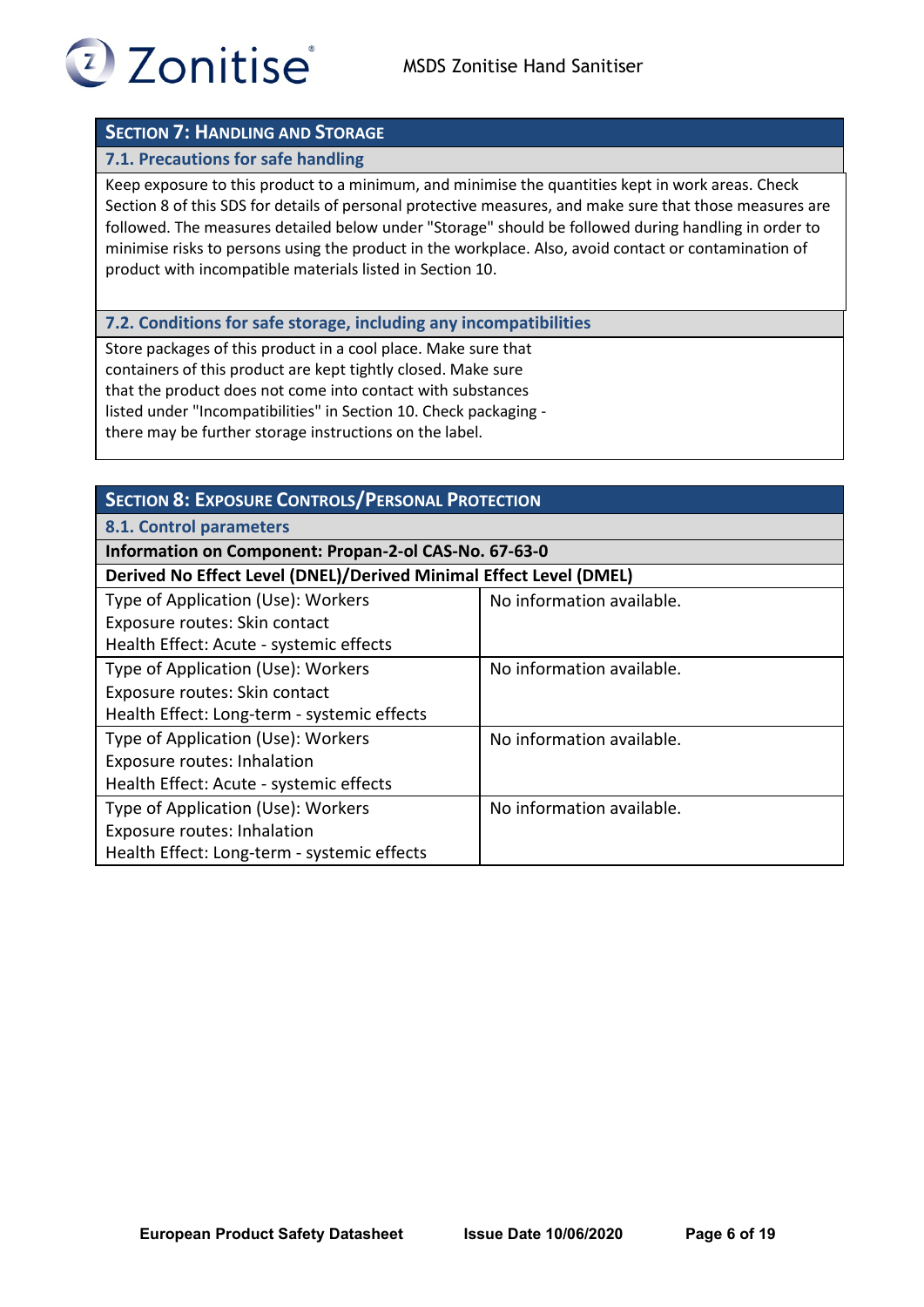

| Derived No Effect Level (DNEL)/Derived Minimal Effect Level (DMEL) Continued |                           |  |  |
|------------------------------------------------------------------------------|---------------------------|--|--|
| Type of Application (Use): Consumers                                         | No information available. |  |  |
| Exposure routes: Skin contact                                                |                           |  |  |
| Health Effect: Acute - systemic effects                                      |                           |  |  |
| Type of Application (Use): Consumers                                         | No information available. |  |  |
| <b>Exposure routes: Inhalation</b>                                           |                           |  |  |
| Health Effect: Acute - systemic effects                                      |                           |  |  |
| Type of Application (Use): Consumers                                         | 319 mg/kg/day             |  |  |
| Exposure routes: Skin contact                                                |                           |  |  |
| Health Effect: Long-term - systemic effects                                  |                           |  |  |
| Type of Application (Use): Consumers                                         | 89 mg/m $3$               |  |  |
| <b>Exposure routes: Inhalation</b>                                           |                           |  |  |
| Health Effect: Long-term - systemic effects                                  |                           |  |  |
| Type of Application (Use): Consumers                                         | 26 mg/kg/day              |  |  |
| Exposure routes: Ingestion                                                   |                           |  |  |
| Health Effect: Long-term - systemic effects                                  |                           |  |  |
| <b>Predicted No Effect Concentration (PNEC)</b>                              |                           |  |  |
| Fresh water                                                                  | 140.9 mg/L                |  |  |
|                                                                              |                           |  |  |
| Marine water                                                                 | 140.9 mg/L                |  |  |
|                                                                              |                           |  |  |
| Intermittent releases                                                        | 140.9 mg/L                |  |  |
| Sewage treatment plant (STP)                                                 | $2.251$ g/L               |  |  |
|                                                                              |                           |  |  |
|                                                                              |                           |  |  |
|                                                                              |                           |  |  |

| <b>Other Occupational Exposure Limit Values</b>                       |                                     |  |  |
|-----------------------------------------------------------------------|-------------------------------------|--|--|
| EU ELV, Short Term Exposure Limit (STEL):                             | WEL: 400 ppm, 999mg/m <sup>3</sup>  |  |  |
| EH40 WEL, Time Weighted Average (TWA): Gas<br>and aerosol mists.      | WEL: 500 ppm, 1250mg/m <sup>3</sup> |  |  |
| EH40 WEL, Short Term Exposure Limit (STEL):<br>Gas and aerosol mists. | None                                |  |  |
| ELV (IE), Time Weighted Average (TWA):                                | None                                |  |  |
| ELV (IE), Short Term Exposure Limit (STEL):                           | None                                |  |  |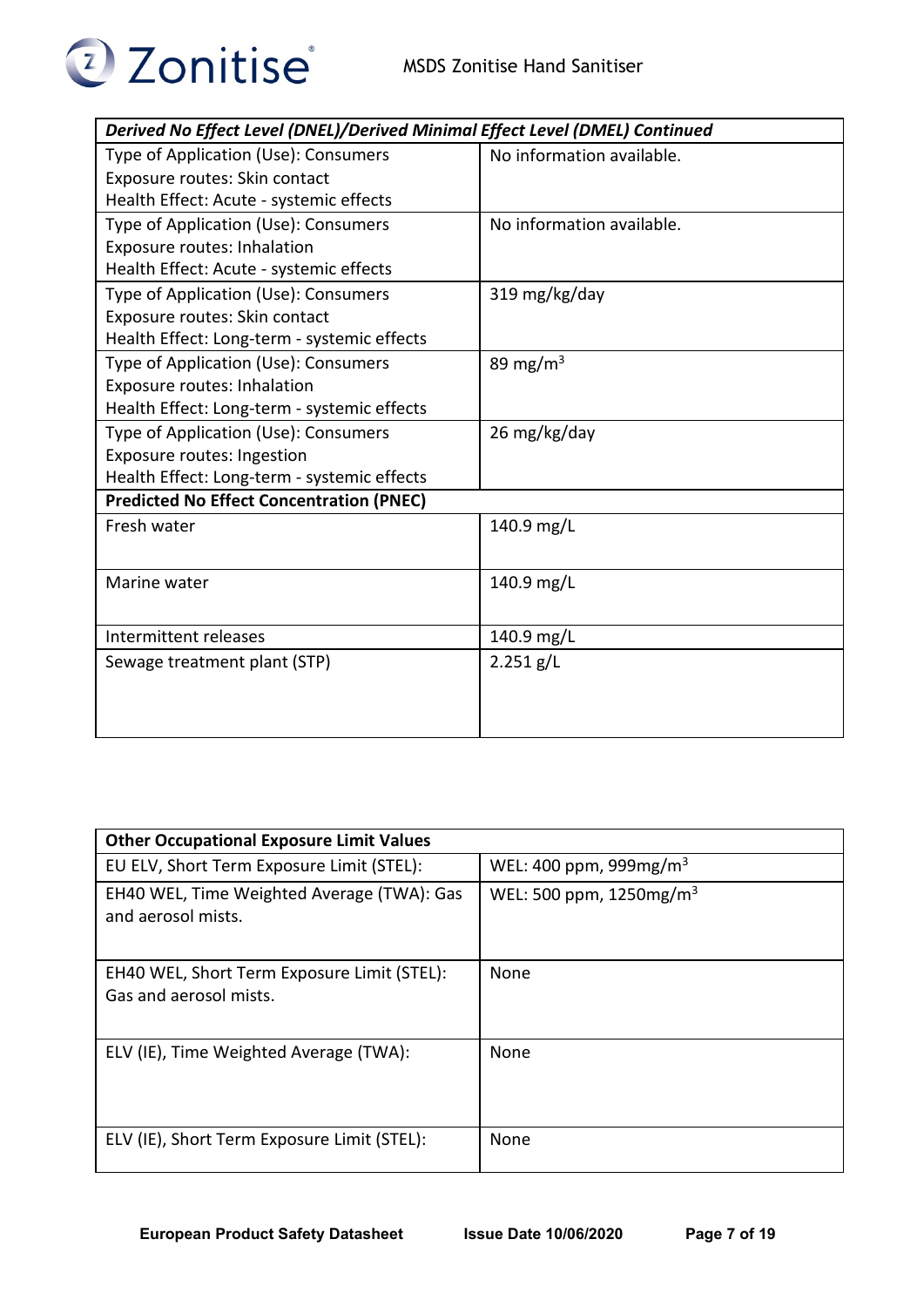# <sup>2</sup> Zonitise<sup>®</sup>

## **8.2. Exposure controls**

No special equipment is usually needed when occasionally handling small quantities. The following instructions are for bulk handling or where regular exposure in an occupational setting occurs without proper containment systems

## **Appropriate engineering controls**

Ensure adequate ventilation, especially in confined areas.

Refer to protective measures listed in sections 7 and 8.

| Personal protective equipment          |                                                                                                                          |  |  |
|----------------------------------------|--------------------------------------------------------------------------------------------------------------------------|--|--|
| Advice                                 | Avoid exposure - obtain special instructions before use.                                                                 |  |  |
| <b>Respiratory protection</b>          |                                                                                                                          |  |  |
| Advice                                 | Usually, no respirator is necessary when using this product. However, if<br>you have any doubts consult the UK Standards |  |  |
| <b>Hand protection</b>                 |                                                                                                                          |  |  |
| Advice                                 | Impervious gloves                                                                                                        |  |  |
|                                        | Material: Neoprene gloves                                                                                                |  |  |
|                                        | Material: Polyvinyl chloride - PVC                                                                                       |  |  |
| <b>Eye protection</b>                  |                                                                                                                          |  |  |
| Advice                                 | Eye protection such as protective glasses or goggles is recommended                                                      |  |  |
|                                        | when this product is being used.                                                                                         |  |  |
| Skin and body protection               |                                                                                                                          |  |  |
| Advice                                 | The information at hand indicates that this product is not harmful and                                                   |  |  |
|                                        | that normally no special skin protection is necessary                                                                    |  |  |
| <b>Environmental exposure controls</b> |                                                                                                                          |  |  |
| <b>General Advice</b>                  | Do not flush into surface water or sanitary sewer system.                                                                |  |  |
|                                        | Avoid subsoil penetration.                                                                                               |  |  |
|                                        | If the product contaminates rivers and lakes or drains inform                                                            |  |  |
|                                        | respective authorities.                                                                                                  |  |  |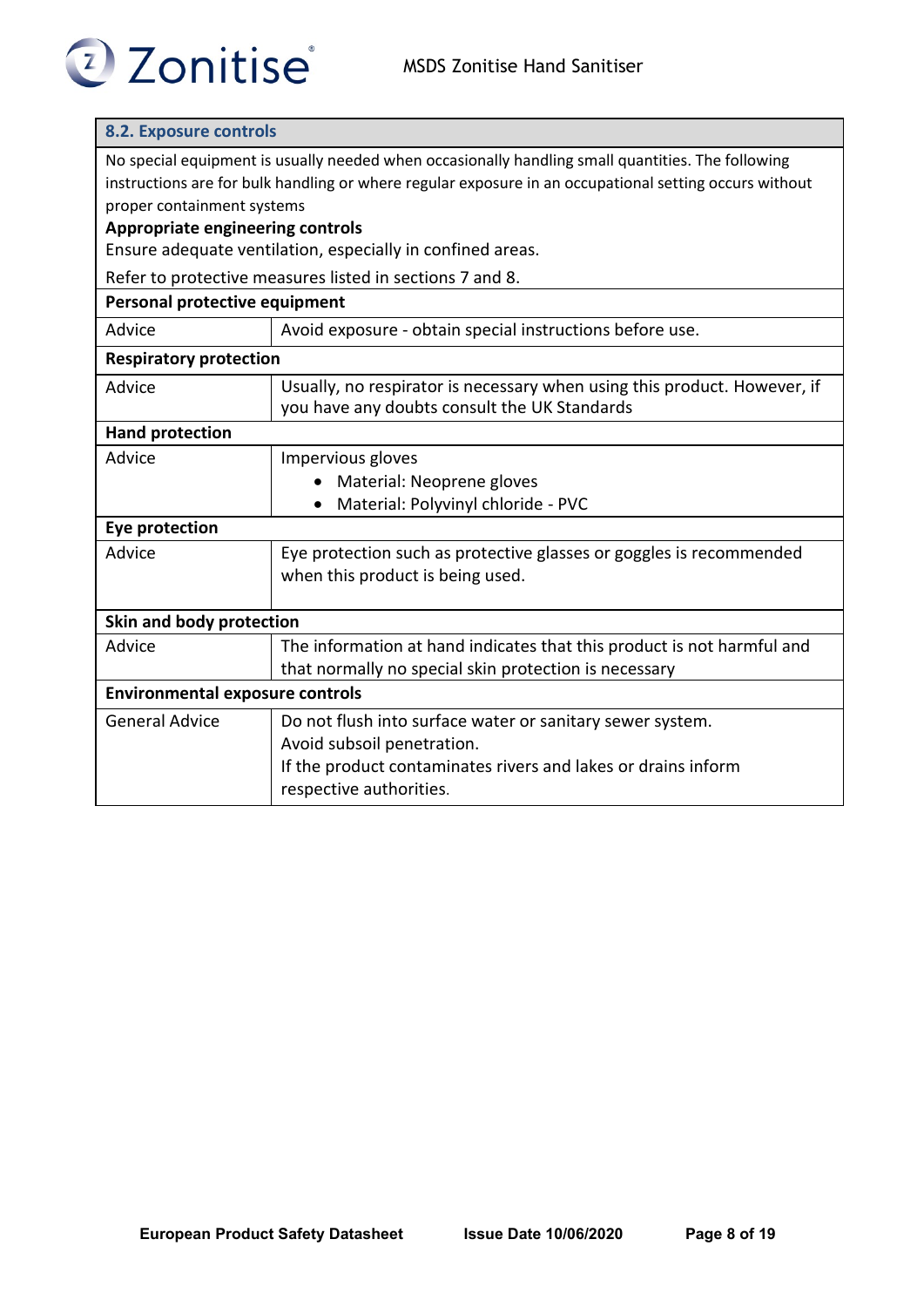

| <b>SECTION 9: PHYSICAL AND CHEMICAL PROPERTIES</b>         |                      |                                                    |                                                                 |  |
|------------------------------------------------------------|----------------------|----------------------------------------------------|-----------------------------------------------------------------|--|
| 9.1. Information on basic physical and chemical properties |                      |                                                    |                                                                 |  |
| Appearance                                                 | Liquid               | Colour                                             | Colourless or                                                   |  |
|                                                            |                      |                                                    | Slightly yellow colour                                          |  |
| Odour                                                      | Characteristic       | Vapour<br>pressure                                 | No data available                                               |  |
| <b>Odour Threshold</b>                                     | No data<br>available | Relative<br>vapour density                         | No data available                                               |  |
| pH                                                         | $4 - 5$              | Relative<br>Density                                | $1.02$ g/cm <sup>3</sup> (20°C)                                 |  |
| Melting Point/<br><b>Freezing Point</b>                    | No data<br>available | Water<br>solubility                                | Completely miscible                                             |  |
| <b>Initial Boiling Point</b><br>and boiling range          | No data<br>available | Partition<br>coefficient:<br>$n-$<br>octanol/water | No data available                                               |  |
| Flash point                                                | No data<br>available | Auto-ignition<br>temperature                       | No data available                                               |  |
| Evaporation rate                                           | No data available    | Decomposition<br>temperature                       | Stable under normal<br>conditions.<br>Decomposes on<br>heating. |  |
| Flammability (solid<br>gas)                                | No data available    | Viscosity<br>dynamic                               | No data available                                               |  |
| <b>Upper explosion</b><br>limit                            | No data available    | Explosive<br>properties                            | Product is not<br>explosive                                     |  |
| Lower explosion<br>limit                                   | No data<br>available | Oxidising<br>properties                            | No data available                                               |  |
| 9.2 Other information                                      |                      |                                                    |                                                                 |  |
| None                                                       |                      |                                                    |                                                                 |  |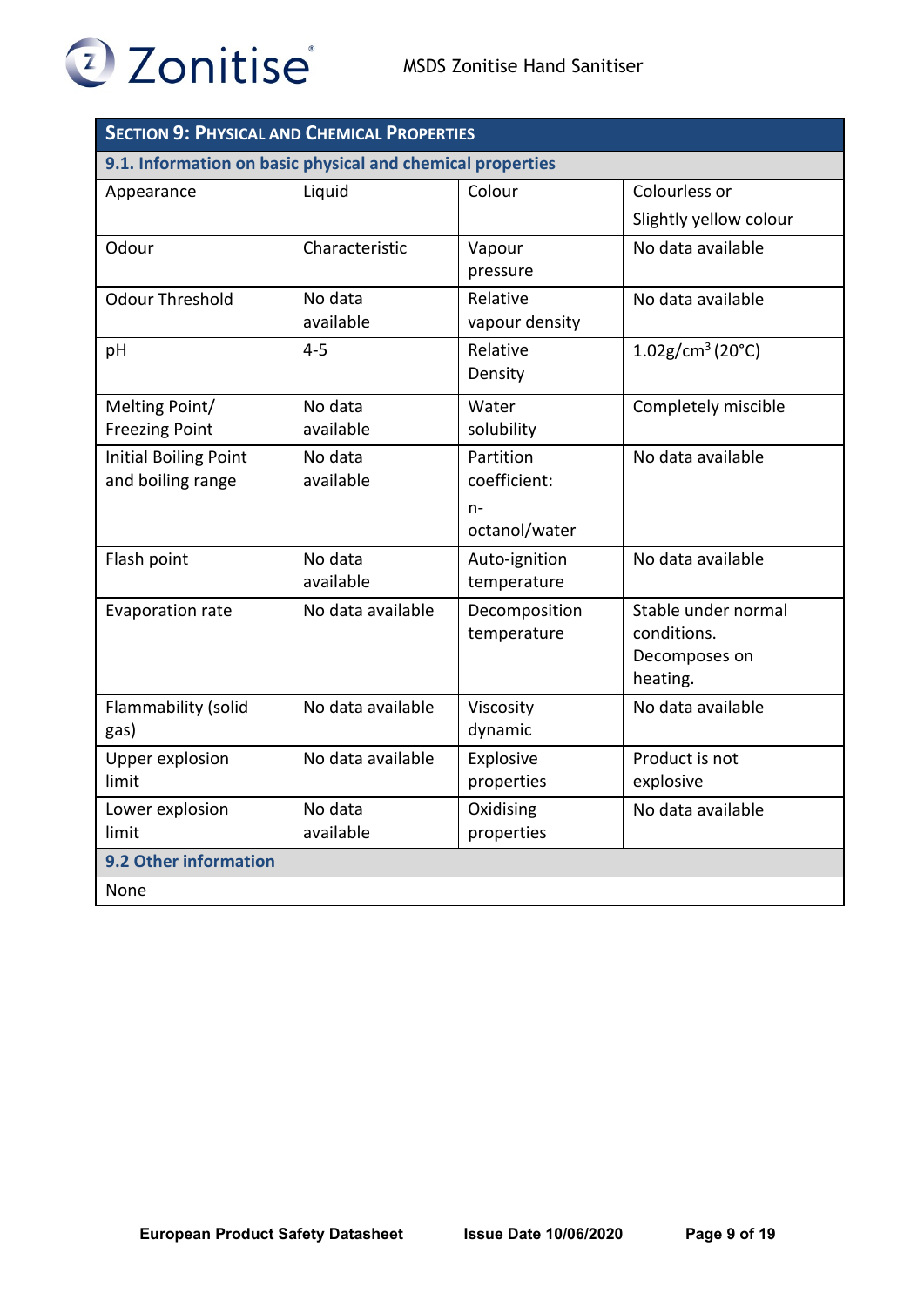

| <b>SECTION 10: STABILITY AND REACTIVITY</b>  |                                                                        |  |
|----------------------------------------------|------------------------------------------------------------------------|--|
| <b>10.1 Reactivity</b>                       |                                                                        |  |
| Advice                                       | Stable under recommended storage conditions.<br>Decomposes on heating. |  |
| <b>10.2 Chemical stability</b>               |                                                                        |  |
| Advice                                       | Stable under normal conditions.                                        |  |
|                                              | Decomposes on heating.                                                 |  |
| 10.3 Possibility of hazardous reaction       |                                                                        |  |
| Hazardous reactions                          | No data available                                                      |  |
| <b>10.4 Conditions to avoid</b>              |                                                                        |  |
| Conditions to avoid                          | Stable under normal conditions.                                        |  |
| Thermal decomposition                        | Decomposes on heating.                                                 |  |
| 10.5 Incompatible materials                  |                                                                        |  |
| Materials to avoid                           | No information available                                               |  |
| <b>10.6 Hazardous decomposition products</b> |                                                                        |  |
| <b>Hazardous</b><br>decomposition products   | No data available                                                      |  |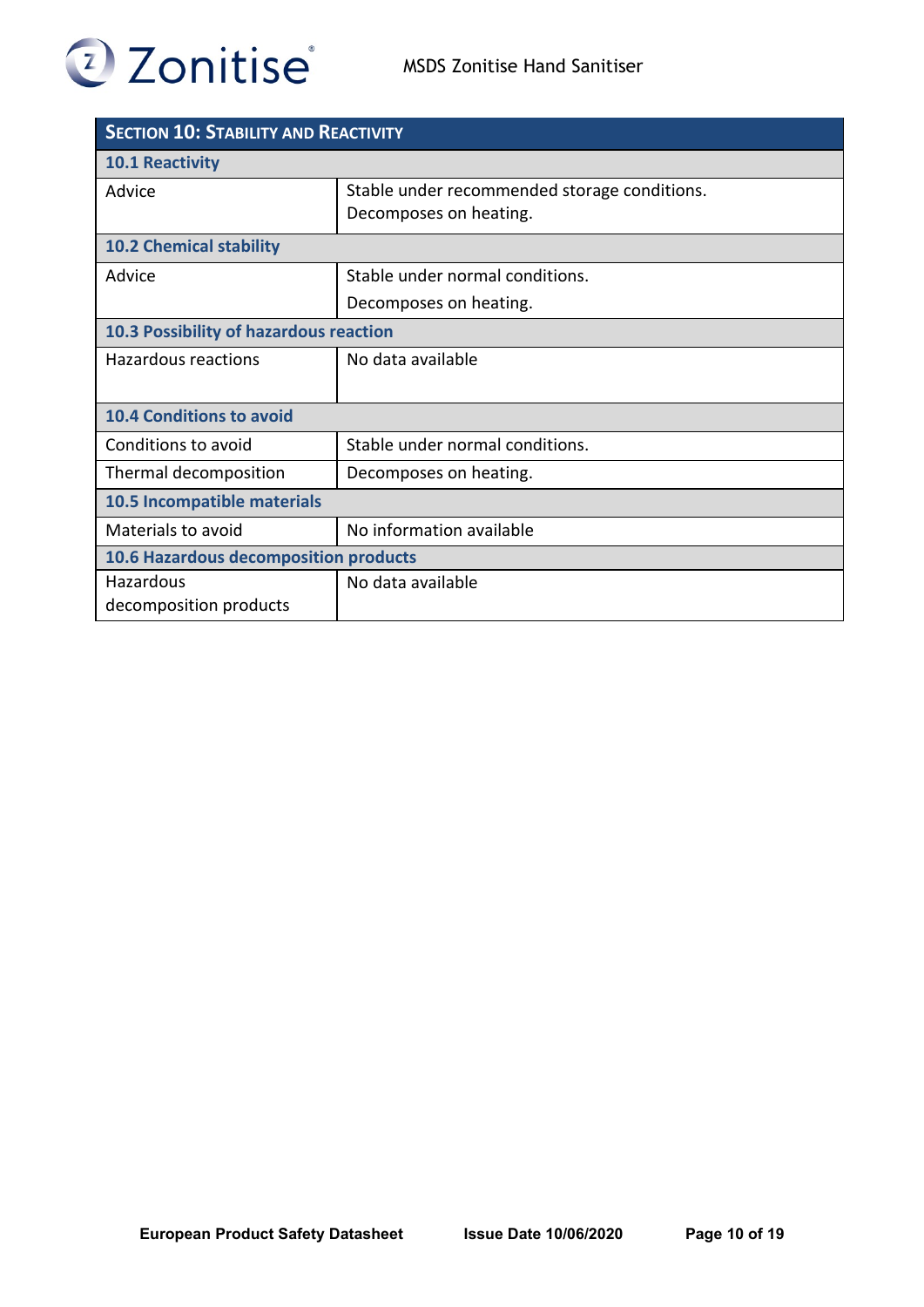

| 2 Zonitise |  |
|------------|--|

| <b>SECTION 11: TOXICOLOGICAL INFORMATION</b> |                                                                                                     |  |
|----------------------------------------------|-----------------------------------------------------------------------------------------------------|--|
| 11.1 Information on toxicological effects    |                                                                                                     |  |
| <b>Information on Product:</b>               | <b>Zonitise Hand Sanitiser</b>                                                                      |  |
|                                              | <b>Acute toxicity</b>                                                                               |  |
| Oral                                         | Please find this information in the listing of the<br>component/components below in this MSDS       |  |
| <b>Inhalation</b>                            | No data available                                                                                   |  |
| <b>Dermal</b>                                | Please find this information in the listing of the<br>component/components below in this MSDS       |  |
|                                              | <b>Irritation</b>                                                                                   |  |
| <b>Skin</b><br>Result                        | Please find this information in the listing of the<br>component/components below in this MSDS       |  |
| <b>Eyes</b><br>Result                        | Please find this information in the listing of the<br>component/components below in this MSDS       |  |
|                                              | Sensitisation                                                                                       |  |
| <b>Result</b>                                | Please find this information in the listing of the<br>component/components below in this MSDS       |  |
| <b>CMR</b> effects                           |                                                                                                     |  |
| Carcinogenicity                              | Please find this information in the listing of the<br>component/components below in this MSDS       |  |
| <b>Mutagenicity</b>                          | Please find this information in the listing of the<br>component/components below in this MSDS       |  |
| <b>Teratogenicity</b>                        | Please find this information in the listing of the<br>component/components below in this MSDS       |  |
| Reproductive<br>toxicity                     | Please find this information in the listing of the<br>component/components below in this MSDS       |  |
| <b>Specific target organ toxicity</b>        |                                                                                                     |  |
| Single exposure                              |                                                                                                     |  |
| <b>Remark</b>                                | The substance or mixture is not classified as a specific target<br>organ toxicant single exposure   |  |
| <b>Repeated exposure</b>                     |                                                                                                     |  |
| <b>Remark</b>                                | The substance or mixture is not classified as a specific target<br>organ toxicant repeated exposure |  |
| <b>Other toxic properties</b>                |                                                                                                     |  |
| <b>Aspiration risk</b>                       |                                                                                                     |  |
| <b>Remark</b>                                | No aspiration toxicity classification                                                               |  |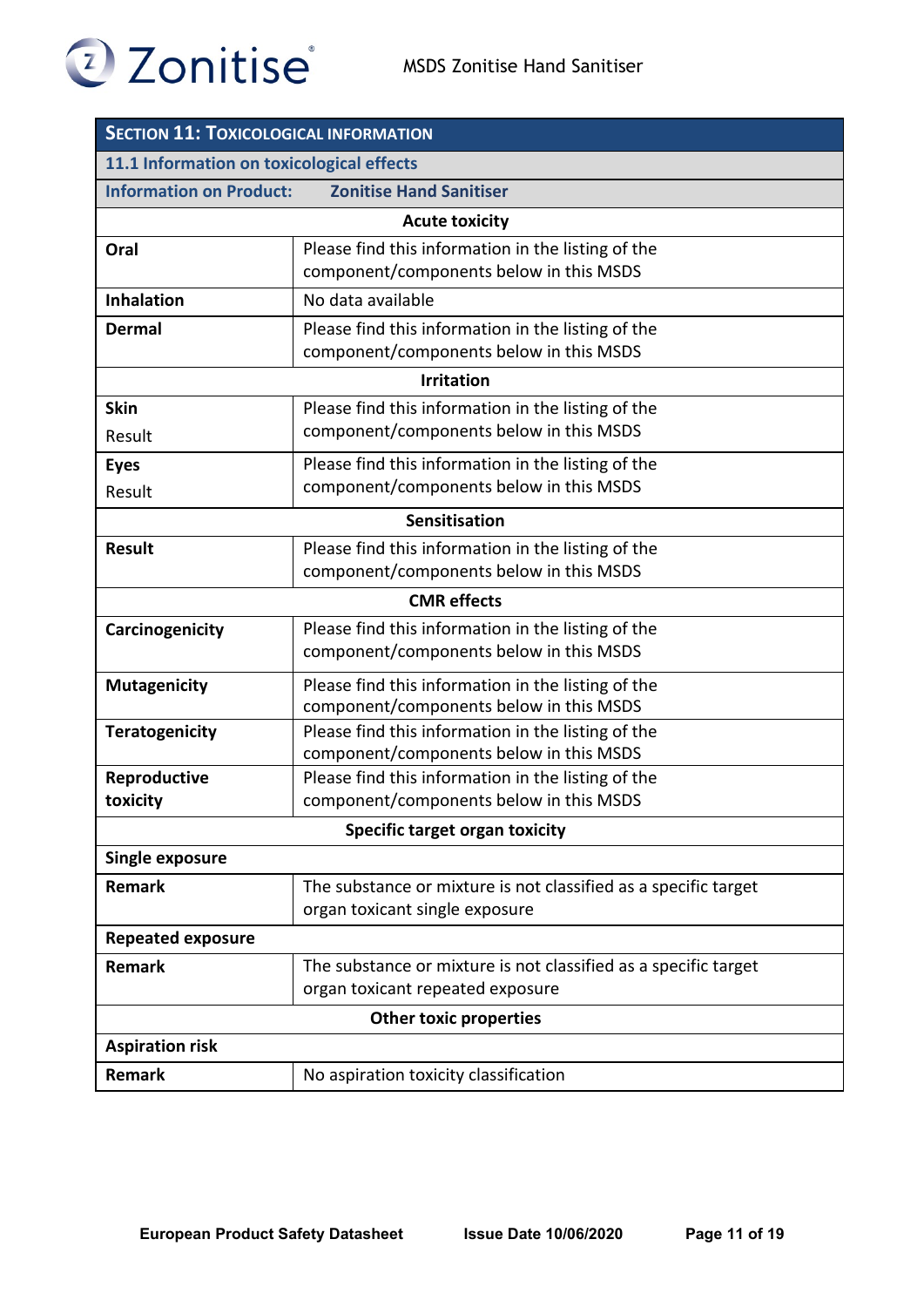

|                                                                                                | Information on component: Propan-2-ol CAS-No. 67-63-0             |  |  |
|------------------------------------------------------------------------------------------------|-------------------------------------------------------------------|--|--|
| <b>Acute toxicity</b>                                                                          |                                                                   |  |  |
| <b>Acute oral</b>                                                                              | LD 50: 4700 mg/kg (rat)                                           |  |  |
| <b>Inhalation</b>                                                                              | No data available                                                 |  |  |
| <b>Dermal</b>                                                                                  | LD 50 >2000 mg/kg (rabbit)                                        |  |  |
|                                                                                                | <b>Irritation</b>                                                 |  |  |
| <b>Skin</b>                                                                                    |                                                                   |  |  |
| Result                                                                                         | Not irritating                                                    |  |  |
| <b>Eyes</b>                                                                                    |                                                                   |  |  |
| Result                                                                                         | Could cause serious eye damage                                    |  |  |
|                                                                                                | <b>Sensitisation</b>                                              |  |  |
| <b>Result</b>                                                                                  | Not sensitising                                                   |  |  |
|                                                                                                | <b>CMR</b> effects                                                |  |  |
| Carcinogenicity                                                                                | No information available                                          |  |  |
| <b>Mutagenicity</b>                                                                            | No information available                                          |  |  |
| <b>Teratogenicity</b>                                                                          | No information available                                          |  |  |
| <b>Reproductive toxicity</b>                                                                   | No information available                                          |  |  |
|                                                                                                | Specific target organ toxicity                                    |  |  |
| <b>Single exposure</b>                                                                         |                                                                   |  |  |
| <b>Remark</b>                                                                                  | STOT SE 3 - H336 May cause drowsiness or dizziness                |  |  |
|                                                                                                | Target Organs - Central nervous system                            |  |  |
| <b>Repeated exposure</b>                                                                       |                                                                   |  |  |
| <b>Remark</b>                                                                                  | Not classified as a specific target organ toxicant after repeated |  |  |
|                                                                                                | exposure.                                                         |  |  |
|                                                                                                | <b>Other toxic properties</b>                                     |  |  |
| <b>Aspiration risk</b>                                                                         |                                                                   |  |  |
| <b>Remark</b>                                                                                  | No aspiration toxicity classification                             |  |  |
| <b>Human experience</b>                                                                        |                                                                   |  |  |
| General Information: The severity of the symptoms described will vary dependant on the         |                                                                   |  |  |
| concentration and the length of exposure.                                                      |                                                                   |  |  |
| Excessive exposures may affect human health, as follows:<br><b>Inhalation</b>                  |                                                                   |  |  |
| A single exposure may cause the following adverse effects: Headache. Nausea, vomiting. Central |                                                                   |  |  |
| nervous system depression. Drowsiness, dizziness, disorientation, vertigo. Narcotic effect.    |                                                                   |  |  |
| <b>Skin contact</b>                                                                            |                                                                   |  |  |
| Prolonged contact may cause dryness of the skin.<br>Eye contact                                |                                                                   |  |  |
| Irritating to eyes                                                                             |                                                                   |  |  |
| Ingestion                                                                                      |                                                                   |  |  |
| May cause irritation. May cause drowsiness or dizziness. Nausea, vomiting.                     |                                                                   |  |  |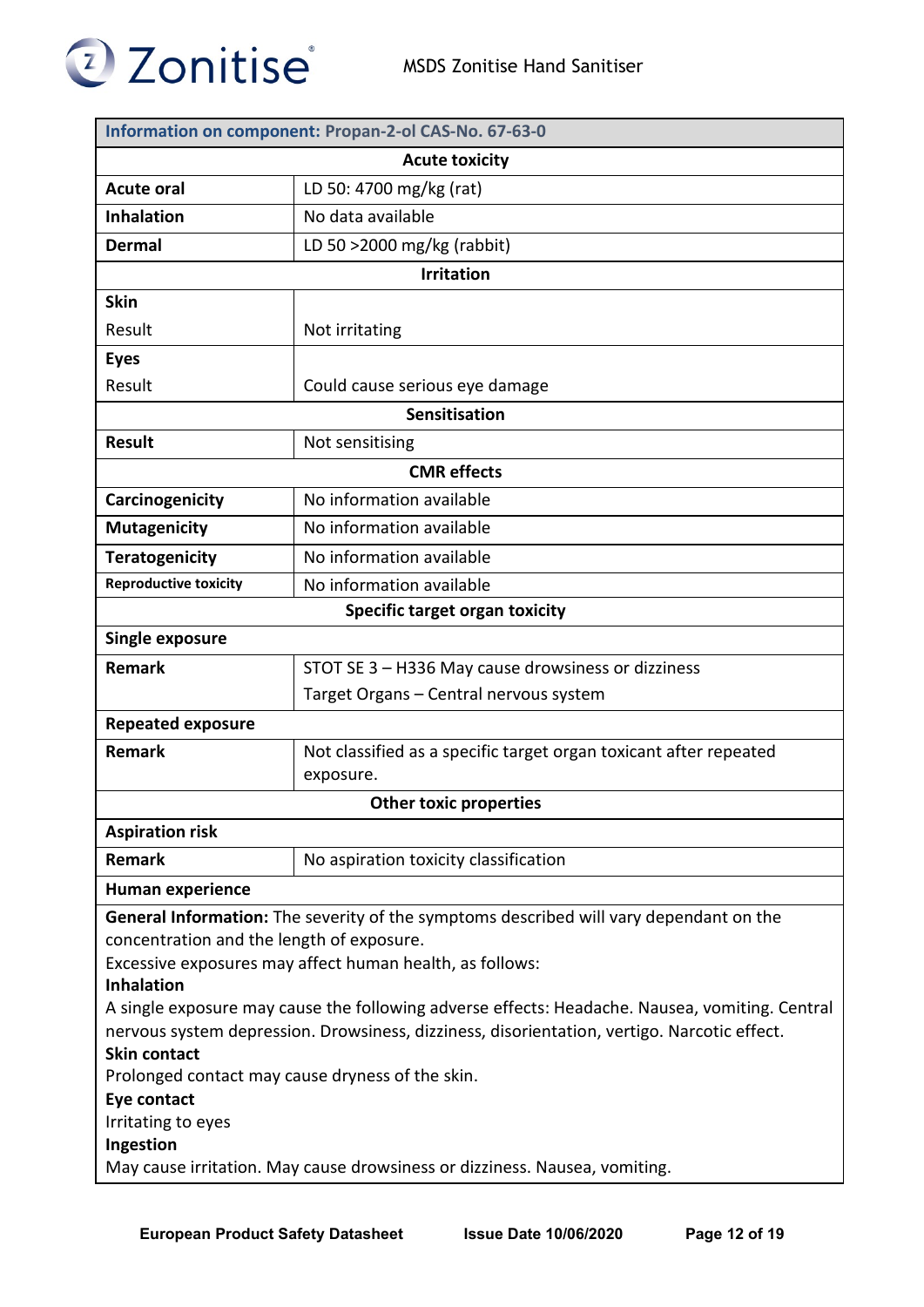

| Didecyl dimethyl ammonium chloride CAS-No. 7173-51-5<br><b>Acute toxicity</b><br>LD 50 238 mg/kg (rat)<br>No data<br>LD 50 3342 mg/kg (rabbit)<br><b>Irritation</b><br>No data available<br>No data available<br>Sensitisation<br>No data available<br><b>CMR</b> effects<br>No data available<br>No data available<br>No data available<br>No data available<br>toxicity<br>Specific target organ toxicity<br>Single exposure<br><b>Remark</b><br>No data available<br><b>Repeated exposure</b><br><b>Remark</b><br>No data available<br><b>Other toxic properties</b><br><b>Aspiration risk</b><br><b>Remark</b><br>No data available<br><b>Inhalation</b> | <b>Information on components</b>                         |  |  |
|--------------------------------------------------------------------------------------------------------------------------------------------------------------------------------------------------------------------------------------------------------------------------------------------------------------------------------------------------------------------------------------------------------------------------------------------------------------------------------------------------------------------------------------------------------------------------------------------------------------------------------------------------------------|----------------------------------------------------------|--|--|
|                                                                                                                                                                                                                                                                                                                                                                                                                                                                                                                                                                                                                                                              |                                                          |  |  |
|                                                                                                                                                                                                                                                                                                                                                                                                                                                                                                                                                                                                                                                              |                                                          |  |  |
|                                                                                                                                                                                                                                                                                                                                                                                                                                                                                                                                                                                                                                                              | <b>Acute oral</b>                                        |  |  |
|                                                                                                                                                                                                                                                                                                                                                                                                                                                                                                                                                                                                                                                              | <b>Inhalation</b>                                        |  |  |
|                                                                                                                                                                                                                                                                                                                                                                                                                                                                                                                                                                                                                                                              | <b>Dermal</b>                                            |  |  |
|                                                                                                                                                                                                                                                                                                                                                                                                                                                                                                                                                                                                                                                              |                                                          |  |  |
|                                                                                                                                                                                                                                                                                                                                                                                                                                                                                                                                                                                                                                                              | <b>Skin</b>                                              |  |  |
|                                                                                                                                                                                                                                                                                                                                                                                                                                                                                                                                                                                                                                                              | Result                                                   |  |  |
|                                                                                                                                                                                                                                                                                                                                                                                                                                                                                                                                                                                                                                                              | <b>Eyes</b>                                              |  |  |
|                                                                                                                                                                                                                                                                                                                                                                                                                                                                                                                                                                                                                                                              | Result                                                   |  |  |
|                                                                                                                                                                                                                                                                                                                                                                                                                                                                                                                                                                                                                                                              |                                                          |  |  |
|                                                                                                                                                                                                                                                                                                                                                                                                                                                                                                                                                                                                                                                              | <b>Result</b>                                            |  |  |
|                                                                                                                                                                                                                                                                                                                                                                                                                                                                                                                                                                                                                                                              |                                                          |  |  |
|                                                                                                                                                                                                                                                                                                                                                                                                                                                                                                                                                                                                                                                              | Carcinogenicity                                          |  |  |
|                                                                                                                                                                                                                                                                                                                                                                                                                                                                                                                                                                                                                                                              | <b>Mutagenicity</b>                                      |  |  |
|                                                                                                                                                                                                                                                                                                                                                                                                                                                                                                                                                                                                                                                              | <b>Teratogenicity</b>                                    |  |  |
|                                                                                                                                                                                                                                                                                                                                                                                                                                                                                                                                                                                                                                                              | Reproductive                                             |  |  |
|                                                                                                                                                                                                                                                                                                                                                                                                                                                                                                                                                                                                                                                              |                                                          |  |  |
|                                                                                                                                                                                                                                                                                                                                                                                                                                                                                                                                                                                                                                                              |                                                          |  |  |
|                                                                                                                                                                                                                                                                                                                                                                                                                                                                                                                                                                                                                                                              |                                                          |  |  |
|                                                                                                                                                                                                                                                                                                                                                                                                                                                                                                                                                                                                                                                              |                                                          |  |  |
|                                                                                                                                                                                                                                                                                                                                                                                                                                                                                                                                                                                                                                                              |                                                          |  |  |
|                                                                                                                                                                                                                                                                                                                                                                                                                                                                                                                                                                                                                                                              |                                                          |  |  |
|                                                                                                                                                                                                                                                                                                                                                                                                                                                                                                                                                                                                                                                              |                                                          |  |  |
|                                                                                                                                                                                                                                                                                                                                                                                                                                                                                                                                                                                                                                                              |                                                          |  |  |
|                                                                                                                                                                                                                                                                                                                                                                                                                                                                                                                                                                                                                                                              |                                                          |  |  |
|                                                                                                                                                                                                                                                                                                                                                                                                                                                                                                                                                                                                                                                              | <b>Human experience</b>                                  |  |  |
|                                                                                                                                                                                                                                                                                                                                                                                                                                                                                                                                                                                                                                                              | Excessive exposures may affect human health, as follows: |  |  |
| Inhalation of concentrated vapours as well as oral intake will lead to anaesthesia-like                                                                                                                                                                                                                                                                                                                                                                                                                                                                                                                                                                      |                                                          |  |  |
| conditions and headache, dizziness, etc.                                                                                                                                                                                                                                                                                                                                                                                                                                                                                                                                                                                                                     |                                                          |  |  |
| <b>Skin contact</b>                                                                                                                                                                                                                                                                                                                                                                                                                                                                                                                                                                                                                                          |                                                          |  |  |
| Skin: No further information available                                                                                                                                                                                                                                                                                                                                                                                                                                                                                                                                                                                                                       |                                                          |  |  |
| Eye contact                                                                                                                                                                                                                                                                                                                                                                                                                                                                                                                                                                                                                                                  |                                                          |  |  |
| Eyes: No information available<br>Ingestion                                                                                                                                                                                                                                                                                                                                                                                                                                                                                                                                                                                                                  |                                                          |  |  |
| Gastrointestinal tract: Swallowing will lead to a strong caustic effect on mouth and throat                                                                                                                                                                                                                                                                                                                                                                                                                                                                                                                                                                  |                                                          |  |  |
| and to the danger of perforation of oesophagus and stomach.                                                                                                                                                                                                                                                                                                                                                                                                                                                                                                                                                                                                  |                                                          |  |  |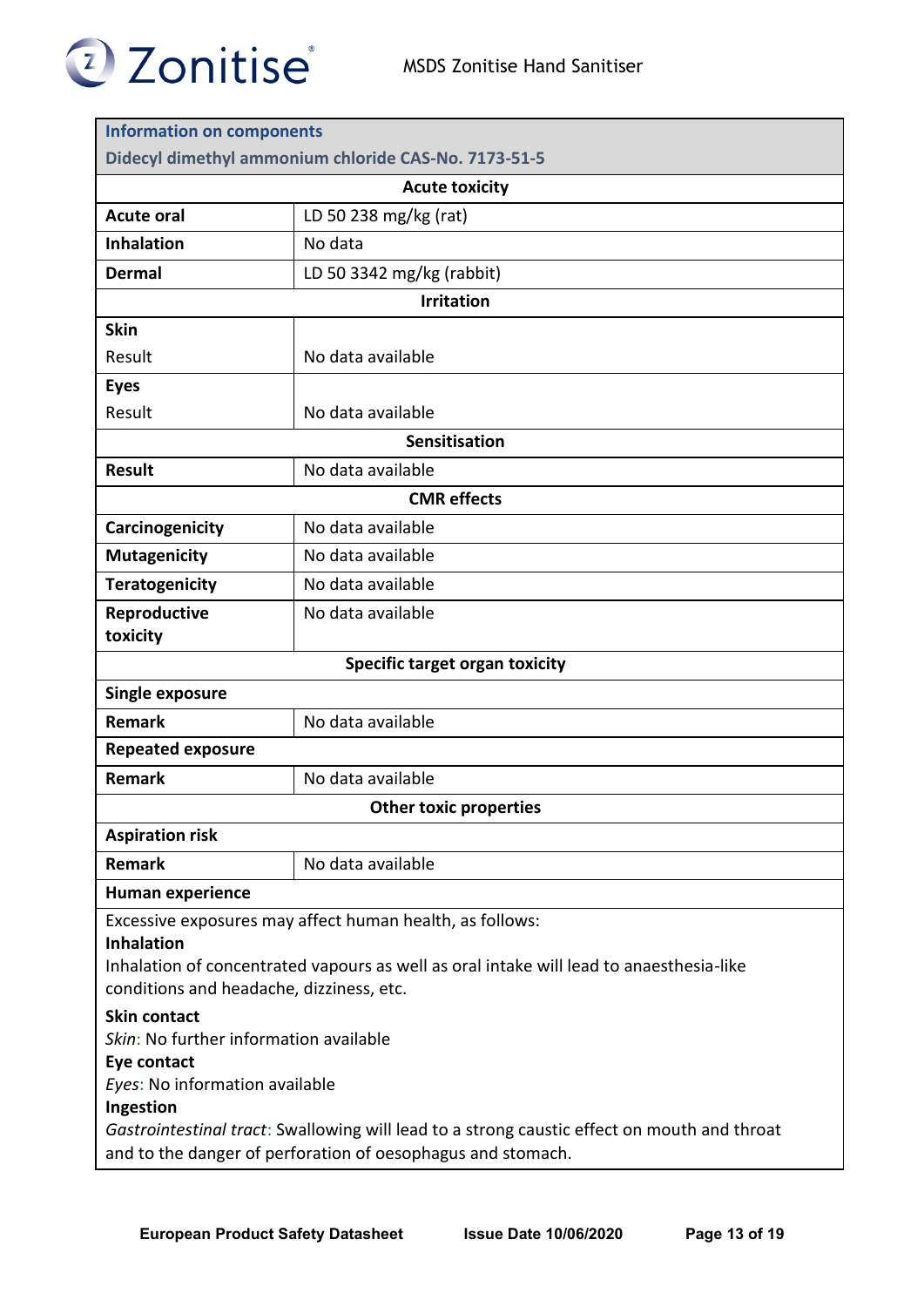

| <b>SECTION 12: ECOLOGICAL INFORMATION</b>             |                                                                                |  |
|-------------------------------------------------------|--------------------------------------------------------------------------------|--|
| <b>12.1 Toxicity</b>                                  |                                                                                |  |
| <b>Information on component:</b>                      | Propan-2-ol CAS-No. 67-63-0                                                    |  |
|                                                       | Acute toxicity                                                                 |  |
| Fish                                                  | LC <sub>50</sub> , 48 hour: >100 mg/l, Leuciscus idus (Golden orfe)            |  |
| <b>Toxicity to Daphnia and</b><br>other invertebrates | $EC_{50}$ , 48 hour: >100 mg/l, Daphnia magna                                  |  |
| <b>Algae</b>                                          | No data available                                                              |  |
| <b>Bacteria</b>                                       | No data available                                                              |  |
| <b>Information on component</b>                       | Didecyl dimethyl ammonium chloride CAS-No. 7173-51-5                           |  |
|                                                       | Acute toxicity                                                                 |  |
| Fish                                                  | LC50 96h - Brachydanio rerio (zebrafish) - 0.49 mg/l - 96 h                    |  |
| <b>Toxicity to Daphnia and</b><br>other invertebrates | EC <sub>50</sub> , 48 hour: >100 mg/l, Daphnia magna                           |  |
| Algae                                                 | No data available                                                              |  |
| <b>12.2 Persistance and Degradability</b>             |                                                                                |  |
| <b>Information on component</b>                       | Propan-2-ol CAS-No. 67-63-0                                                    |  |
| Biodegradability                                      |                                                                                |  |
| <b>Result</b>                                         | The product is readily biodegradable.                                          |  |
| <b>Information on components</b>                      | Didecyl dimethyl ammonium chloride CAS-No. 7173-51-5                           |  |
|                                                       | <b>Biodegradability</b>                                                        |  |
| <b>Result</b>                                         | The product is readily biodegradable.                                          |  |
| <b>12.3 Bioaccumulation Potential</b>                 |                                                                                |  |
| Information on component:                             | Propan-2-ol CAS-No. 67-63-0                                                    |  |
| <b>Bioaccumulation</b>                                |                                                                                |  |
| <b>Result</b>                                         | The product does not contain any substances expected to<br>be bioaccumulating. |  |
| <b>Information on component:</b>                      | Didecyl dimethyl ammonium chloride CAS-No. 7173-51-5                           |  |
| <b>Bioaccumulation</b>                                |                                                                                |  |
| <b>Result</b>                                         | No data available                                                              |  |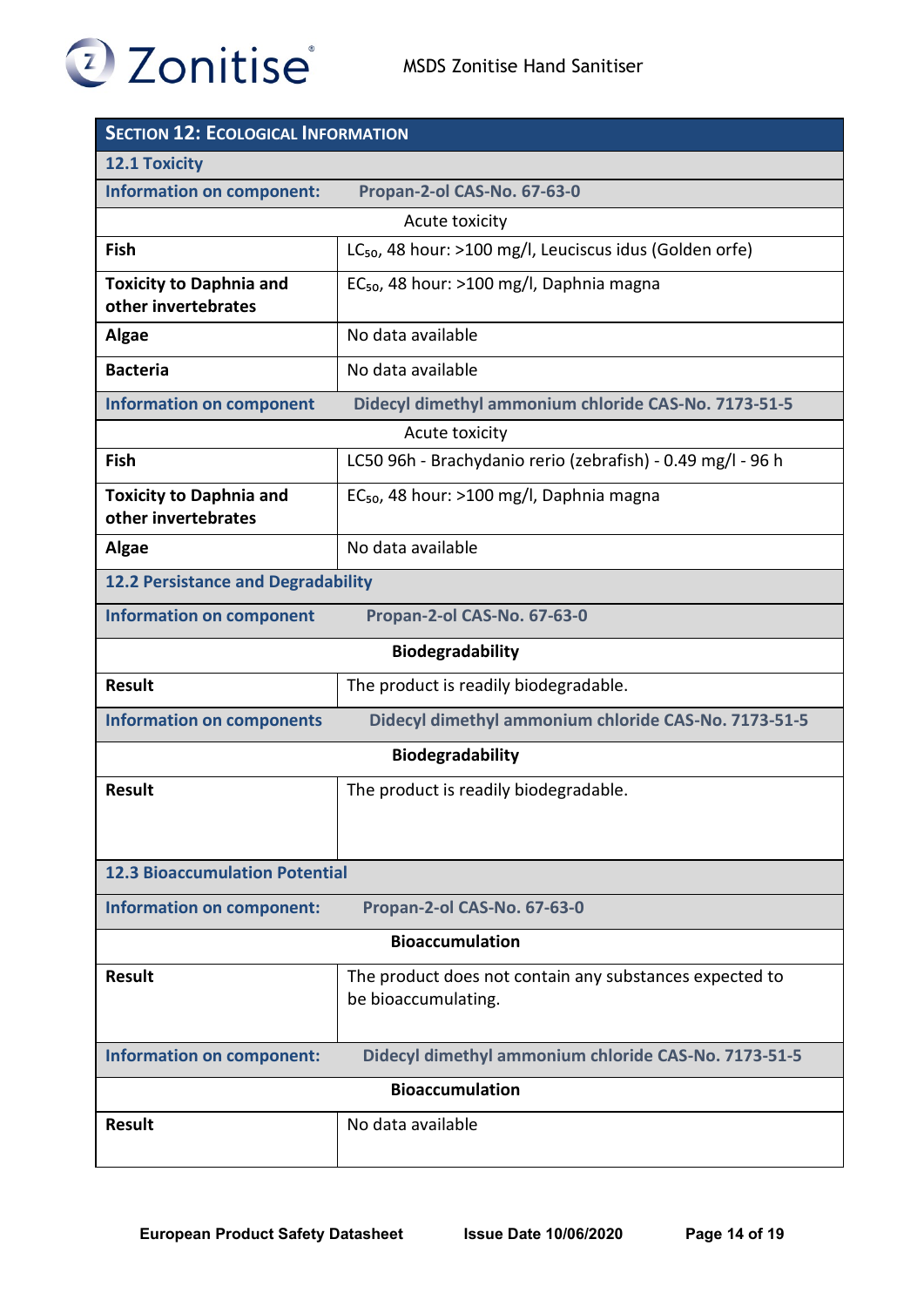

| 12.4 Mobility in soil                       |                                                                                                                                                                                                                  |  |
|---------------------------------------------|------------------------------------------------------------------------------------------------------------------------------------------------------------------------------------------------------------------|--|
| <b>Information on components</b>            | Propan-2-ol CAS-No. 67-63-0                                                                                                                                                                                      |  |
|                                             | Mobility                                                                                                                                                                                                         |  |
| Soil                                        | The product is water-soluble and may spread in water<br>systems.                                                                                                                                                 |  |
| <b>Information on components</b>            | Didecyl dimethyl ammonium chloride CAS-No. 7173-51-5                                                                                                                                                             |  |
|                                             | Mobility                                                                                                                                                                                                         |  |
| Soil                                        | No data available.                                                                                                                                                                                               |  |
| 12.5 Results of PBT and vPvB assessment     |                                                                                                                                                                                                                  |  |
| <b>Information on components</b>            |                                                                                                                                                                                                                  |  |
| <b>Results of PBT and vPvB assessment</b>   |                                                                                                                                                                                                                  |  |
| <b>Result</b>                               | This mixture contains no substance considered to be persistent,<br>bioaccumulating nor toxic (PBT). / This mixture contains no<br>substance considered to be very persistent nor very<br>bioaccumulating (vPvB). |  |
| 12.6 Other adverse effects                  |                                                                                                                                                                                                                  |  |
| <b>Additional ecological Information</b>    |                                                                                                                                                                                                                  |  |
| No data is available on the product itself. |                                                                                                                                                                                                                  |  |
| <b>Result</b>                               | The product contains materials that are harmful to the<br>environment. Do not flush into surface water or sanitary sewers<br>Avoid subsoil penetration                                                           |  |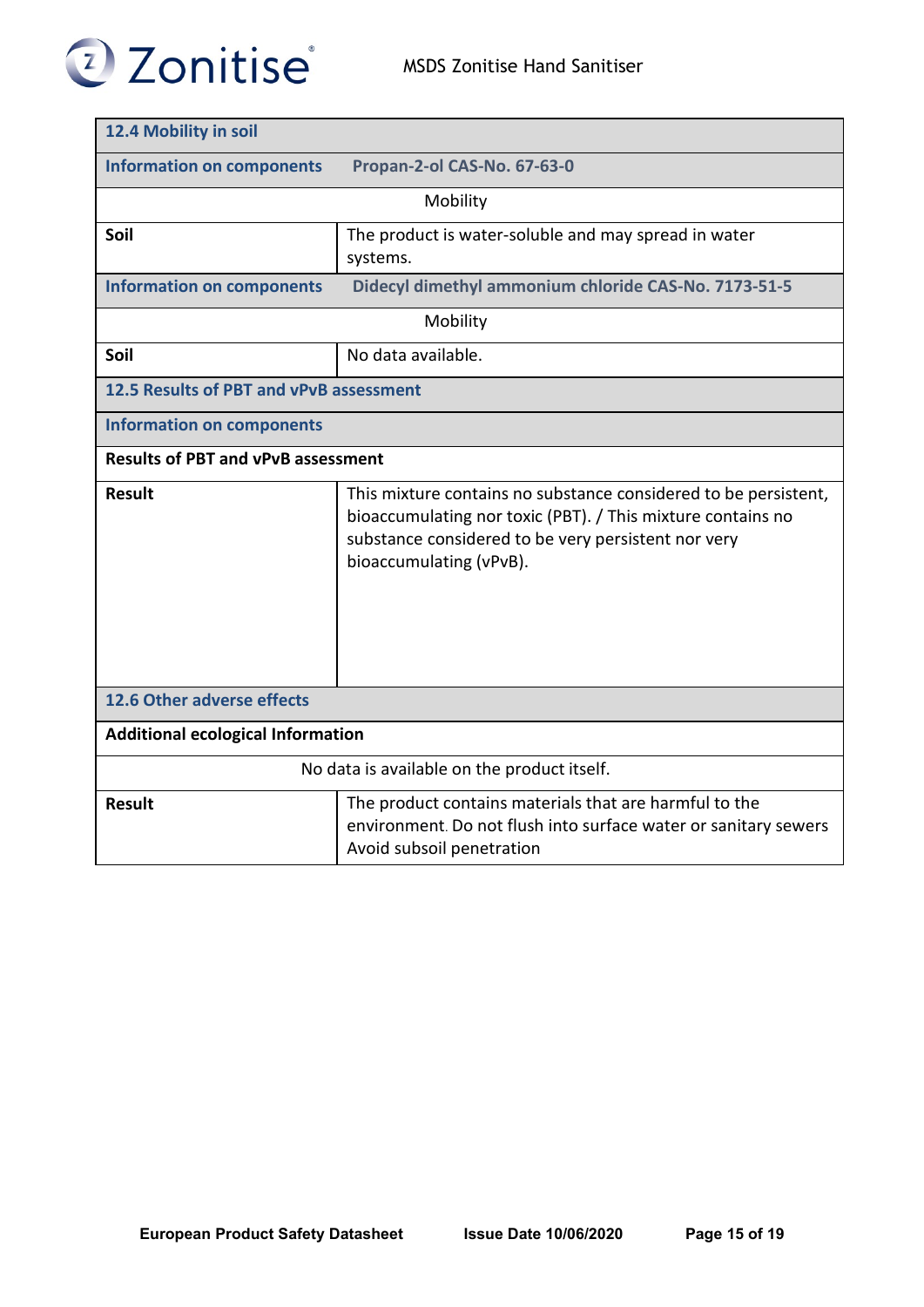

| <b>SECTION 13: DISPOSAL CONSIDERATION</b>        |                                                                                                                                                                                                                                 |  |
|--------------------------------------------------|---------------------------------------------------------------------------------------------------------------------------------------------------------------------------------------------------------------------------------|--|
| <b>13.1 Waste treatment methods</b>              |                                                                                                                                                                                                                                 |  |
| <b>Product</b>                                   | Disposal together with normal waste is not allowed.<br>Special disposal required according to local regulations.<br>Do not let product enter drains.<br>Contact waste disposal services.                                        |  |
| Contaminated<br>packaging                        | Empty remaining contents thoroughly. They can be recycled after<br>thorough cleaning.<br>Packaging that cannot be cleaned are to be disposed of in the                                                                          |  |
|                                                  | same manner as the product.<br>Dispose of in accordance with local regulations.                                                                                                                                                 |  |
| <b>European Waste</b><br><b>Catalogue Number</b> | No waste code according to the European Waste Catalogue can be<br>assigned for this product, as the intended use dictates the<br>assignment. The waste code is established in consultation with the<br>regional waste disposer. |  |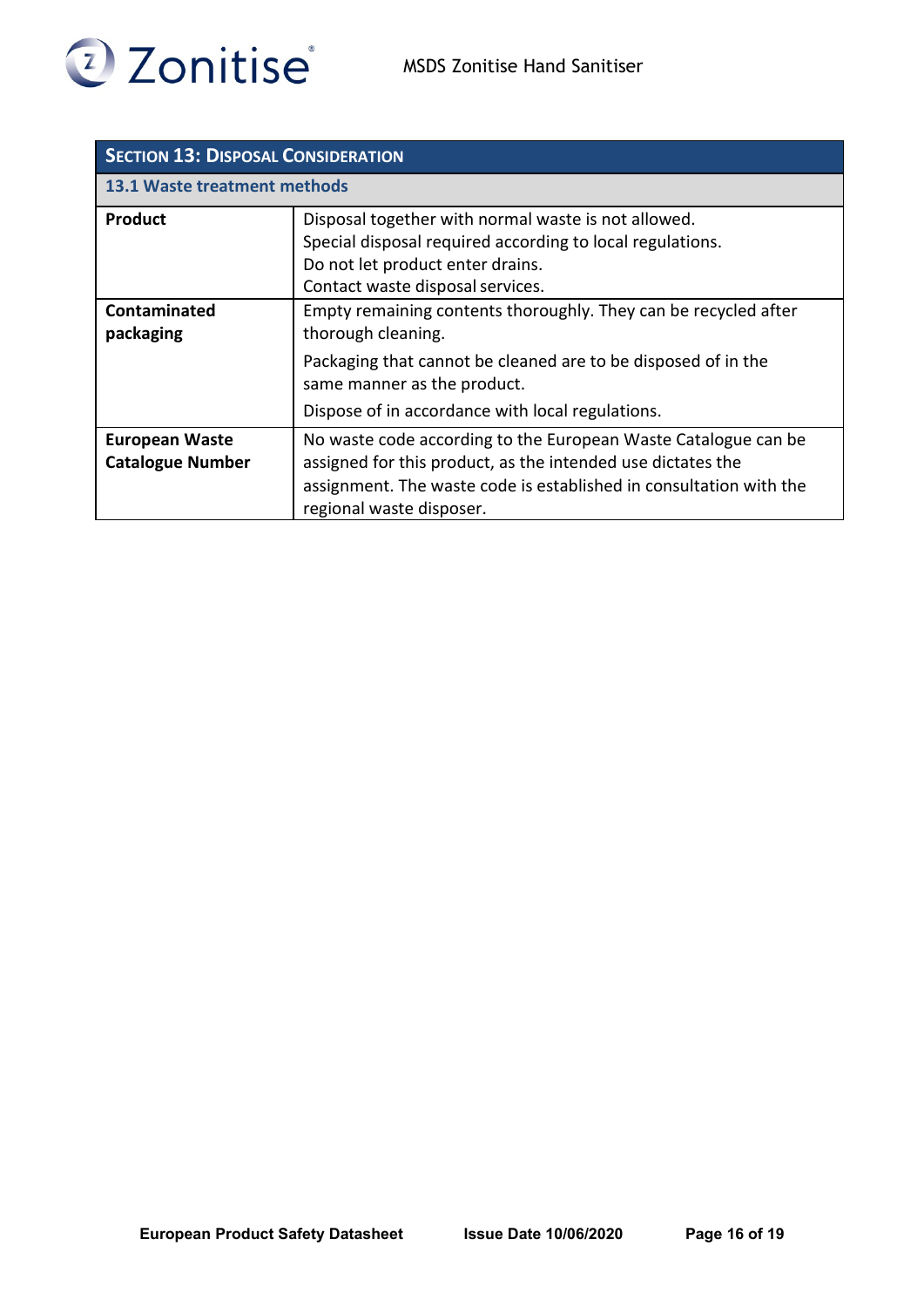## 2 Zonitise

| <b>SECTION 14: TRANSPORT INFORMATION</b>                                             |                |
|--------------------------------------------------------------------------------------|----------------|
| 14.1 UN Number                                                                       |                |
| None                                                                                 |                |
| 14.2 Proper shipping name                                                            |                |
| <b>ADR</b>                                                                           | None           |
| <b>RID</b>                                                                           | None           |
| <b>IMDG</b>                                                                          | None           |
| <b>IATA</b>                                                                          | None           |
| 14.3 transport hazard class(es)                                                      |                |
| <b>ADR</b>                                                                           | None           |
| (Labels, Classification code, Hazard Identification No.,<br>Tunnel restriction code) |                |
| <b>RID</b>                                                                           | None           |
| (Labels, Classification code, Hazard Identification No.)                             |                |
| <b>IMDG</b>                                                                          | None           |
| (Labels EmS)                                                                         |                |
| <b>IATA</b>                                                                          | None           |
| 14.4 Packing Group                                                                   |                |
| <b>ADR</b>                                                                           | None           |
| <b>RID</b>                                                                           | None           |
| <b>IMDG</b>                                                                          | None           |
| <b>IATA</b>                                                                          | None           |
| <b>14.5 Environmental Hazards</b>                                                    |                |
| ADR Labeling according to 5.2.1.8                                                    | None           |
| RID Labeling according to 5.2.1.8                                                    | None           |
| IMDG Labeling according to 5.2.1.6.3                                                 | None           |
| IMDG Classification as environmentally hazardous according                           | None           |
| to 2.9.3 as                                                                          |                |
| <b>IATA</b>                                                                          | None           |
| 14.6 Special precaution for user                                                     |                |
| Not applicable                                                                       |                |
| 14.7 Transport in Bulk according to annex II/MARPOL 73/78 and IBC code               |                |
| <b>IMDG</b>                                                                          | Not applicable |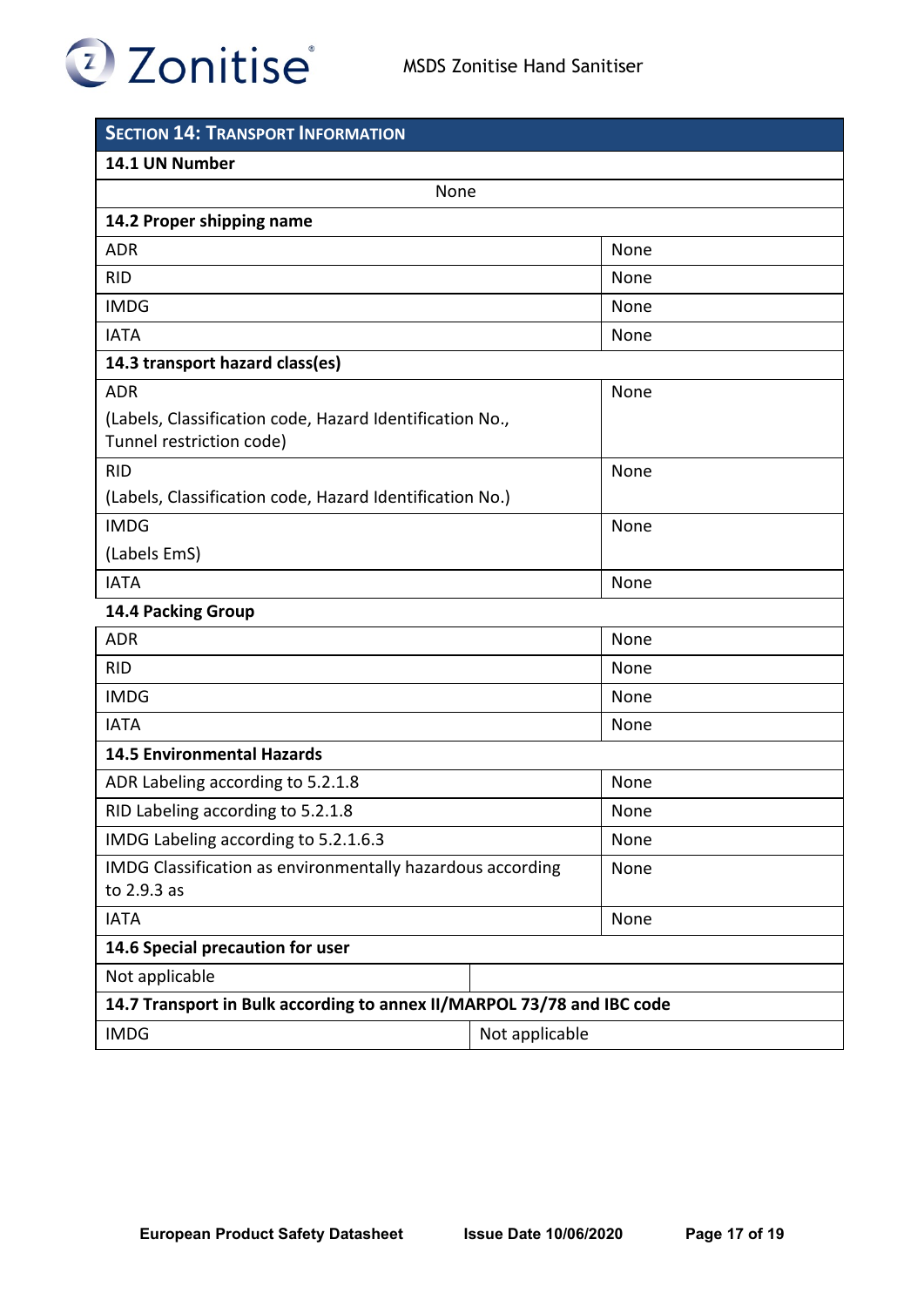

## **SECTION 15: REGULATORY INFORMATION**

This safety datasheet complies with the requirements of Regulation (EC) No. 1907/2006.

**15.1 Safety, health and environmental regulations/legislation specific for substance or mixture**

### **Biocidal Product Regulations (EU) No. 528/2012**

This product complies with the requirements of the EU regulations as disinfectant for human hygiene, PT 1.

No authorisations or exemptions are currently required for placing the product on the market in the EU.

Notifications are required in some EU countries. The product has been notified to the following member states competent authorities or can otherwise be placed on the market in the countries as indicated below.

United Kingdom: Notifications are not required in the UK

Republic of Ireland: Notification PCS 99687

Germany: N-85350

UFI Code: U8XT-K00P-CU0W-GM99

EU Directives:

Dangerous preparations directive (67/548/EEC) (1999/45/EC)

Safety Data sheets directive (2001/58/EC)

REACH directive(2004/58/EC)

CLP regulations (2008/1272/EC)

Biocidal product regulations (EU) 528/2012

**15.2 Chemical safety assessment**

No Chemical Safety Assessment has been carried out for active componen[t](https://echa.europa.eu/substance-information/-/substanceinfo/100.027.751) [Didecyldimethylammonium chloride\(DDAC\) C](https://echa.europa.eu/substance-information/-/substanceinfo/100.027.751)AS No**.** 7173-51-5